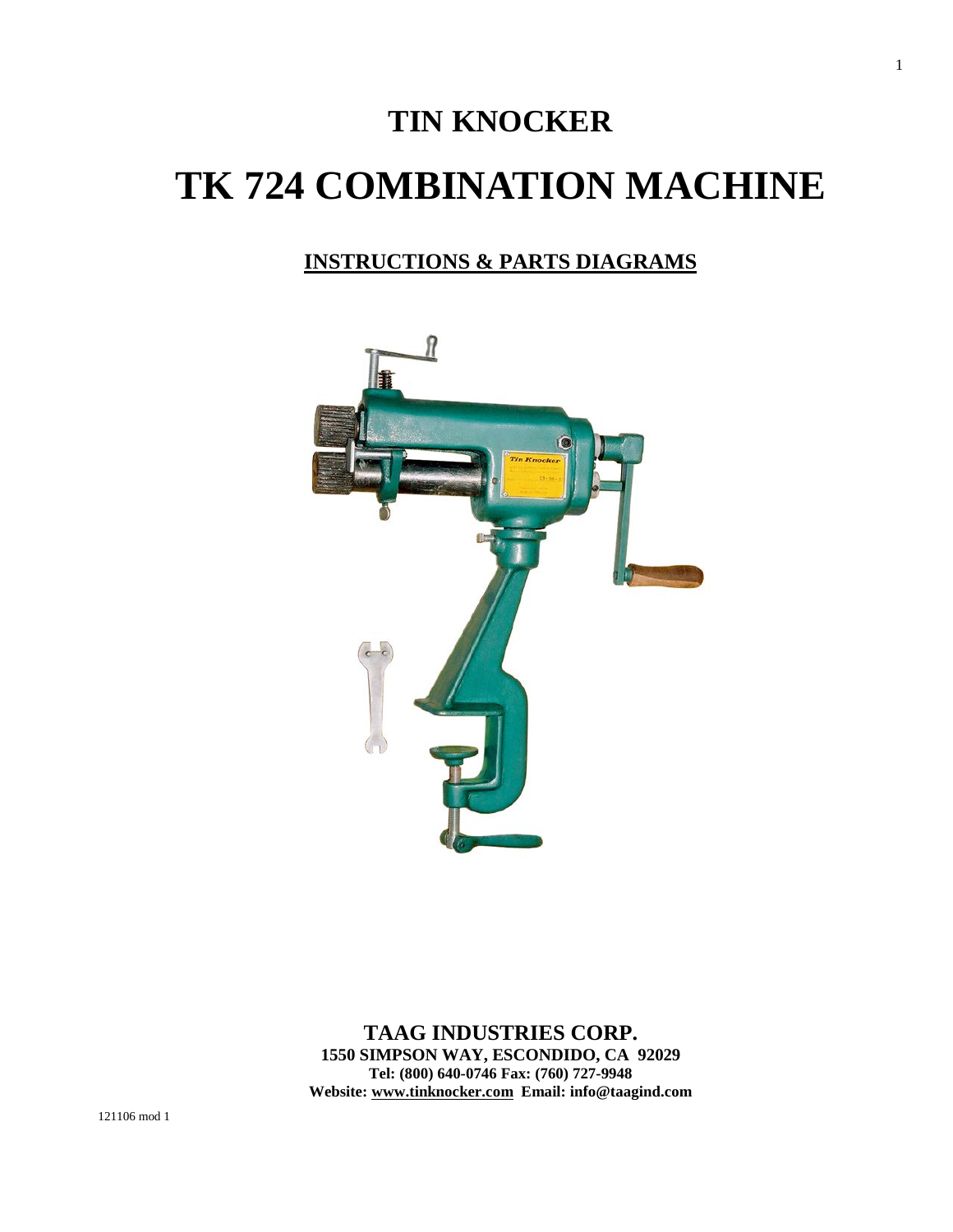## **TIN KNOCKER SAFETY RULES TK 724 COMBINATION MACHINE**

- 1. Never use a machine or tool for anything other than its intended purpose. Use the proper tool and equipment for the task.
- 2. Do not operate the machine in excess of its rated capacity.
- 3. Beware of protruding machine elements or assemblies. Avoid any pinch-points created by the movement of the machine's components.

## **WARRANTY**

All new machines are sold with a one-year limited warranty, on factory defective parts. The warranty is limited to the original user. TAAG Machinery Co. at its option, will repair, replace or refund the purchase price of any part, tool or machine that fails during the warranty period. TAAG Machinery Co. will pay normal shipping charges for replacement parts. After 90 days from date of purchase, all express or overnight delivery charges are the responsibility of the customer. Purchaser must deliver to TAAG Machinery Co., at the address below, any written claim, with proof of original purchase. Replacement parts will be invoiced to purchaser and credit issued when the failed part is delivered to TAAG Machinery Co. Removal, reinstallation or replacement parts shall be at purchasers' / user's expense. Failure due to improper use of the machine voids the warranty.

**NOTE: 1.** This machine has been tested and adjusted prior to shipment, but can and often does require readjustment due to vibration and bouncing during transport. Following the procedures described within can easily do readjustment. These are procedures with which you, as a user, should be familiar, as you will use them repeatedly over the life use of the machine. If you have difficulty in performing these procedures, we are here to support you. Call us at: (800) 640-0746. 2. Opening rolls (for Philipsburg Lock) are consumable items and not subject to warranty.

### **TAAG INDUSTRIES CORP.**

"The Tin Knocker People" 1550 Simpson Way Escondido, CA 92029 Tel: (800) 640-0746 Fax: (760) 727-9948 Website: **[www.tinknocker.com](mailto:TAAG9947@AOL.COM)** \* Email: **info@taagind.com**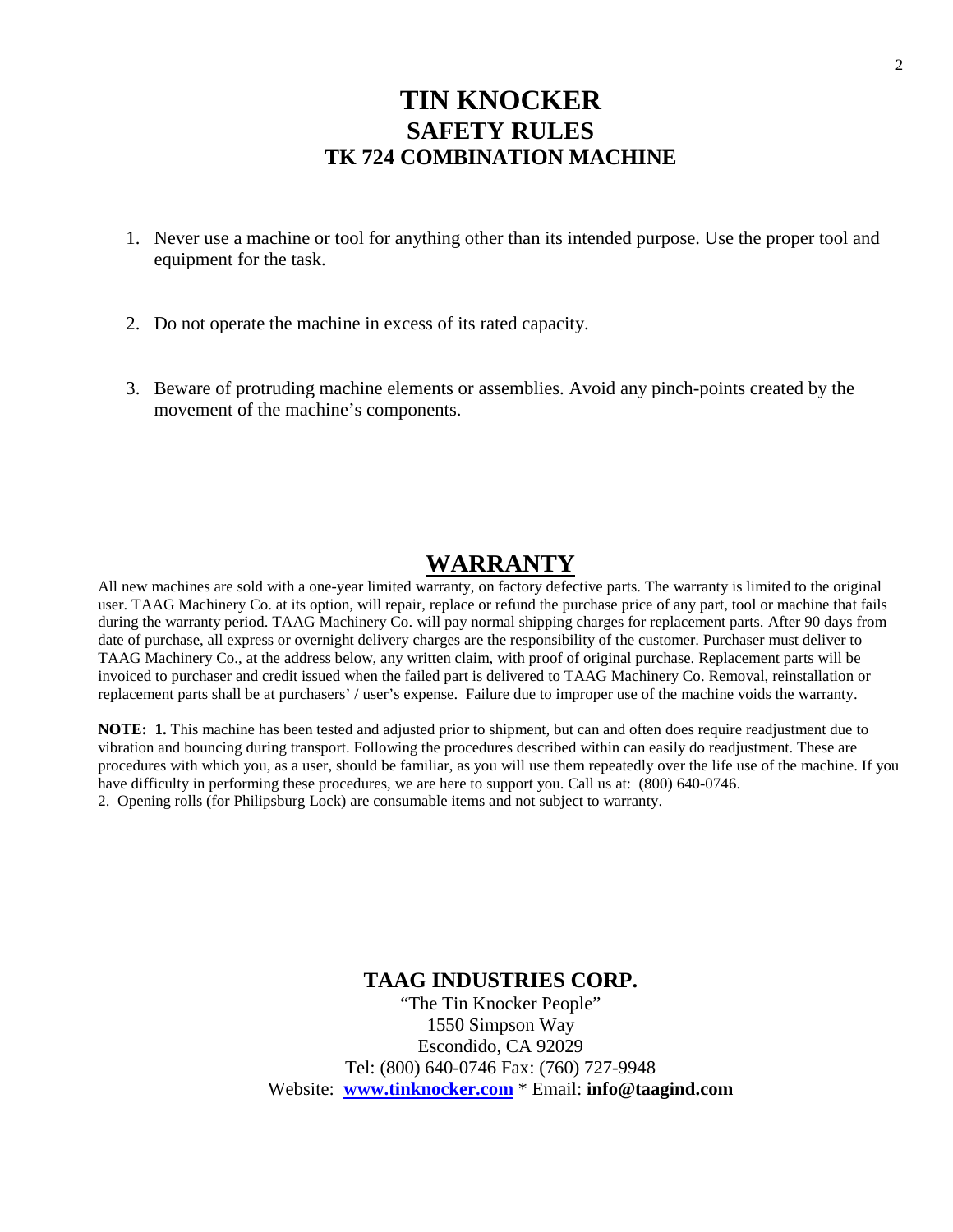#### **OPERATING INSTRUCTIONS**

Be certain that the machine is securely bolted into Bench Stand and that Bench Stand is securely clamped to work bench. Mount lower tooling roll on driving lugs of lower gear. Key slots for mating with lugs of the lower gear. The gear is keyed to the lower arbor thus becoming the driver. To mesh upper tool roll with lower tool roll, rotate upper gear until it will accommodate in upper tool roll in proper mesh. Upper gear slides on upper arbor, acting as idler and is driven by mating with lower gear.

### **TO ADJUST MACHINE**

- 1. Mount tool rolls as noted above.
- 2. Use adjusting screw handle to raise or lower the upper rolls into and away from the work.
- 3. Use setscrew to limit movement of upper rolls to setting required for given operation.
- 4. Use pivot screw to tip upper arbor and rolls in order to obtain a fade-away or straight crimp as desired.
- 5. Keep machine Arbors, screws, rocking box, journal bearings and gears lubricated with medium motor oil.

## **SPECIFICATIONS**

General: Crimp or bead

24 ga and lighter. Comes with Ogee bead

and crimping tooling, depth gauge, and base

CAPACITY: 24 Ga Mild Steel

WEIGHT: Approx. 32 lb (15 kg)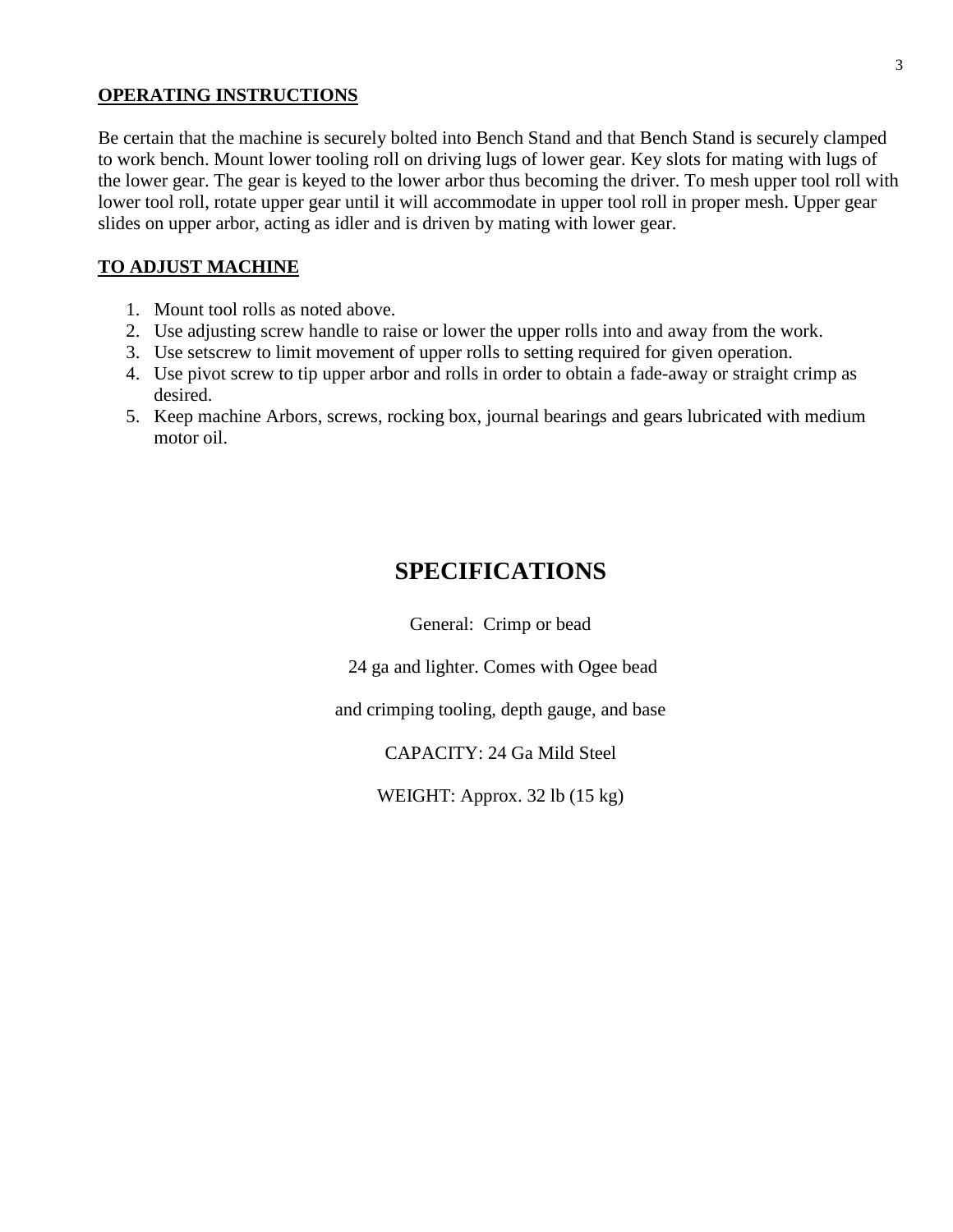